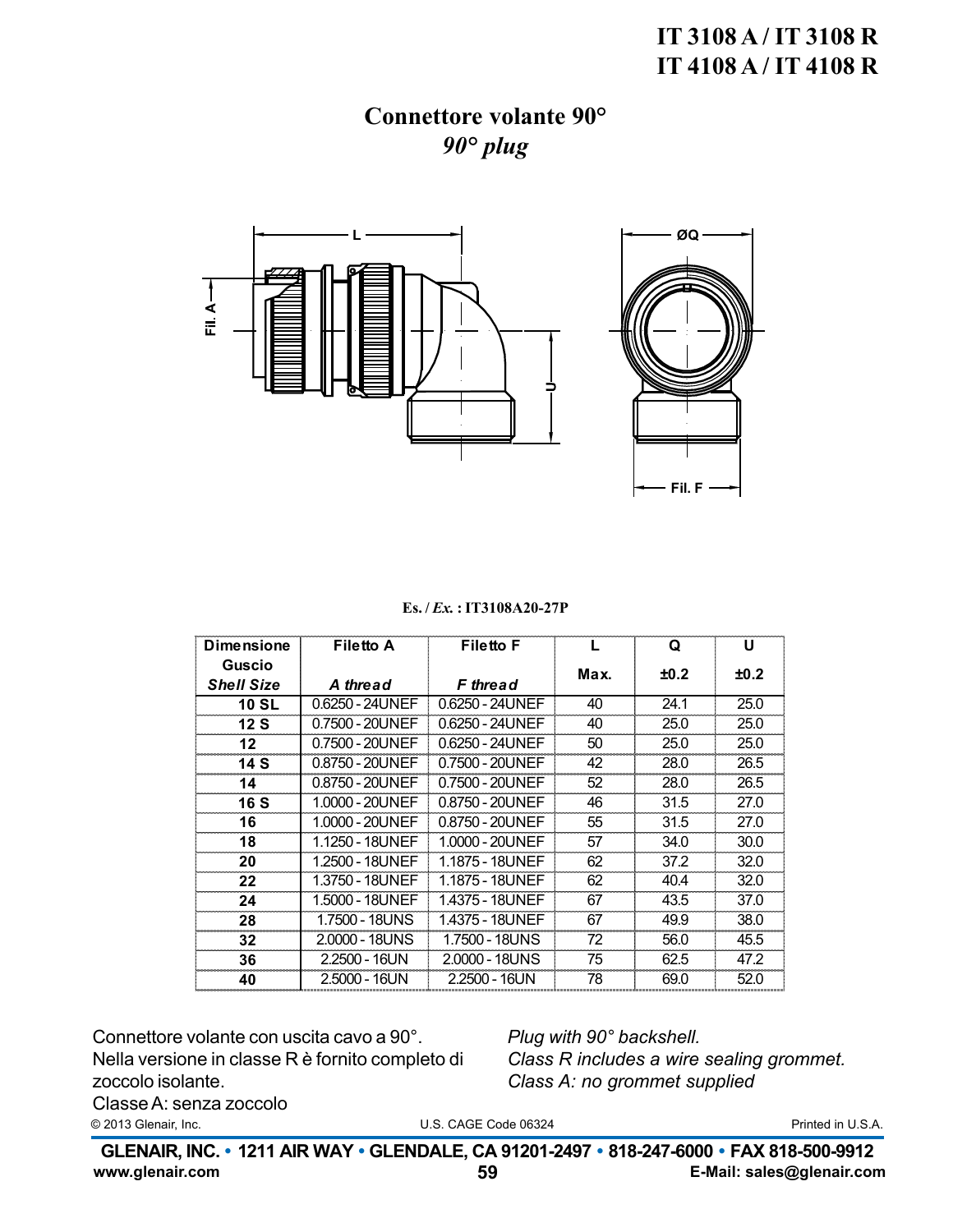# **IT 3108 A ... PG\_ \_ / IT 3108 R ... PG\_ \_ IT 4108 A ... PG\_ \_ / IT 4108 R ... PG\_ \_**

#### **Connettore volante 90°** *90° plug*



**Es. /** *Ex.* **: IT3108A20-27PPG16**

| <b>Dimensione</b> | <b>Filetto A</b> |      | N    | <b>Filetto PG</b> | Q    | U    |
|-------------------|------------------|------|------|-------------------|------|------|
| Guscio            |                  | Max. | Max. |                   | ±0.2 | Max. |
| <b>Shell Size</b> | A thread         |      |      | <b>PG</b> thread  |      |      |
| <b>10 SL</b>      | 0.6250 - 24UNEF  | 40   | 25   | 7/9/11            | 24.1 | 50.0 |
| 12S               | 0.7500 - 20UNEF  | 40   | 25   | 7/9/11            | 25.0 | 50.0 |
| 12                | 0.7500 - 20UNEF  | 50   | 25   | 7/9/11            | 25.0 | 50.0 |
| 14 S              | 0.8750 - 20UNEF  | 42   | 26   | 9/11/13.5         | 28.0 | 51.0 |
| 14                | 0.8750 - 20UNEF  | 52   | 26   | 9/11/13.5         | 28.0 | 51.0 |
| <b>16 S</b>       | 1.0000 - 20UNEF  | 46   | 26   | 11/13.5/16        | 31.5 | 51.5 |
| 16                | 1.0000 - 20UNEF  | 55   | 26   | 11/13.5/16        | 31.5 | 51.5 |
| 18                | 1.1250 - 18UNEF  | 57   | 33   | 13.5 / 16 / 21    | 34.0 | 54.5 |
| 20                | 1.2500 - 18UNEF  | 62   | 43   | 13.5 / 16 / 21    | 37.2 | 56.5 |
| 22                | 1.3750 - 18UNEF  | 62   | 43   | 13.5 / 16 / 21    | 40.4 | 56.5 |
| 24                | 1.5000 - 18UNEF  | 67   | 45   | 16/21/29          | 43.5 | 61.5 |
| 28                | 1.7500 - 18UNS   | 67   | 45   | 16/21/29          | 49.9 | 62.5 |
| 32                | 2.0000 - 18UNS   | 72   | 51   | 16/21/29          | 56.0 | 75.0 |
| 36                | $2.2500 - 16UN$  | 75   | 58   | 21/29/36          | 62.5 | 82.7 |
| 40                | 2.5000 - 16UN    | 78   | 63   | 21/29/36          | 69.0 | 87.5 |

Connettore volante con uscita cavo a 90° e adattatore per serracavo PG, non incluso. Altri tipi di PG possono essere forniti nelle varie taglie a richiesta.

Nella versione in classe R è fornito completo di zoccolo isolante.

*Plug with 90° backshell and adaptor for use with PG cable glands (not included). Other types of PG adaptors can be supplied in various sizes upon request.*

*Class R includes a wire sealing grommet. Class A: no grommet supplied*

Classe A: senza zoccolo

© 2013 Glenair, Inc. **Details and Comparison Control** U.S. CAGE Code 06324 **Printed in U.S.A.**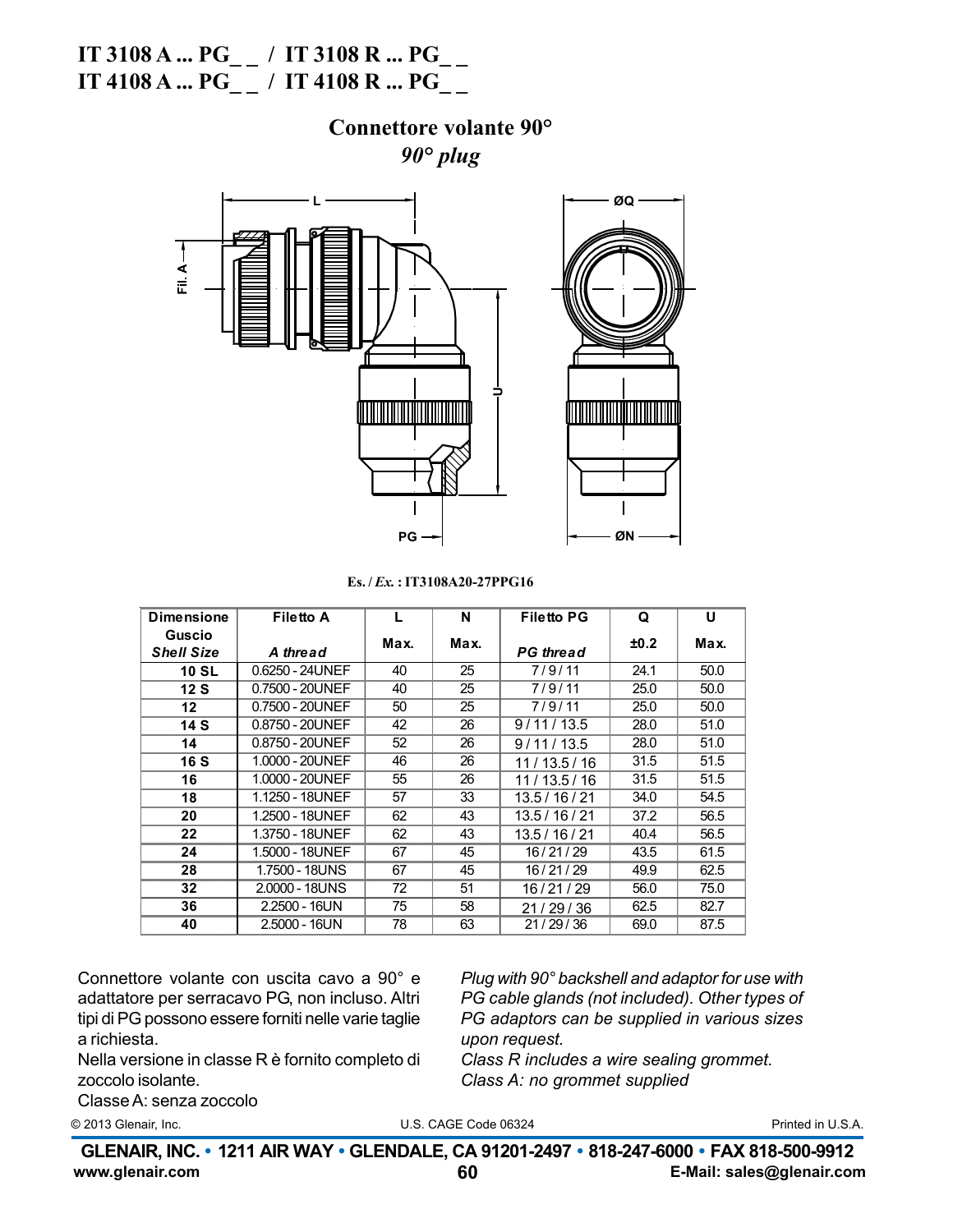### **Connettore volante 90°** *90° plug*



**Es. /** *Ex.* **: IT3108A20-27PFM20**

| <b>Dimensione</b><br>Guscio<br><b>Shell Size</b> | <b>Filetto A</b><br>A thread | Max | N<br>Max | <b>Filetto M</b><br>M thread | Q<br>±0.2 | U<br>Max |
|--------------------------------------------------|------------------------------|-----|----------|------------------------------|-----------|----------|
| 10                                               | $0.6250 - 24$ UNEF           | 40  | 25       | M12X1,5                      | 24.1      | 50.0     |
| 12S                                              | $0.7500 - 20$ UNEF           | 40  | 25       | M12X1,5                      | 25.0      | 50.0     |
| $12 \,$                                          | 0.7500 - 20UNEF              | 50  | 25       | M12X1,5                      | 25.0      | 50.0     |
| 14S                                              | $0.8750 - 20$ UNEF           | 42  | 26       | M16X1,5                      | 28.0      | 51.0     |
| 14                                               | $0.8750 - 20$ UNEF           | 52  | 26       | M16X1,5                      | 28.0      | 51.0     |
| <b>16 S</b>                                      | $1.0000 - 20$ UNEF           | 46  | 26       | M16X1,5                      | 31.5      | 51.5     |
| 16                                               | 1.0000 - 20UNEF              | 55  | 26       | M16X1,5                      | 31.5      | 51.5     |
| 18                                               | 1.1250 - 18UNEF              | 57  | 33       | M20X1,5                      | 34.0      | 54.5     |
| 20                                               | 1.2500 - 18UNEF              | 62  | 43       | M25X1.5                      | 37.2      | 56.5     |
| 22                                               | 1.3750 - 18UNEF              | 62  | 43       | M25X1,5                      | 40.4      | 56.5     |
| 24                                               | 1.5000 - 18UNEF              | 67  | 45       | M32X1.5                      | 43.5      | 61.5     |
| 28                                               | 1.7500 - 18UNS               | 67  | 45       | M32X1,5                      | 49.9      | 62.5     |
| 32                                               | 2.0000 - 18UNS               | 72  | 51       | M36X1,5                      | 56.0      | 75.0     |
| 36                                               | 2.2500 - 16UN                | 75  | 58       | M40X1,5                      | 62.5      | 82.7     |
| 40                                               | $2.5000 - 16UN$              | 78  | 63       | M48X1.5                      | 69.0      | 87.5     |

Connettore volante con uscita cavo a 90° e adattatore per serracavo metrico, non incluso. Altri tipi di adattatori possono essere forniti nelle varie taglie a richiesta. Fornito senza zoccolo isolante.

*Plug with 90° backshell and adaptor for use with metric cable glands (not included). Other types of adaptors can be supplied in various sizes upon request. No grommet supplied.*

© 2013 Glenair, Inc. Printed in U.S.A. (2013 Glenair, Inc. 2014 Code 06324 Printed in U.S.A. 2014 Code 06324 Printed in U.S.A. 2016 Code 06324 Printed in U.S.A. © 2013 Glenair, Inc. Printed in Italy

**www.glenair.com 61 E-Mail: sales@glenair.com** GLENAIR, INC. • 1211 AIR WAY • GLENDALE, CA 91201-2497 • 818-247-6000 • FAX 818-500-9912<br>سوم تنویزی منابع است سیاسی از منابع است. **www.glenair.com 57 E-Mail: sales@glenair.com**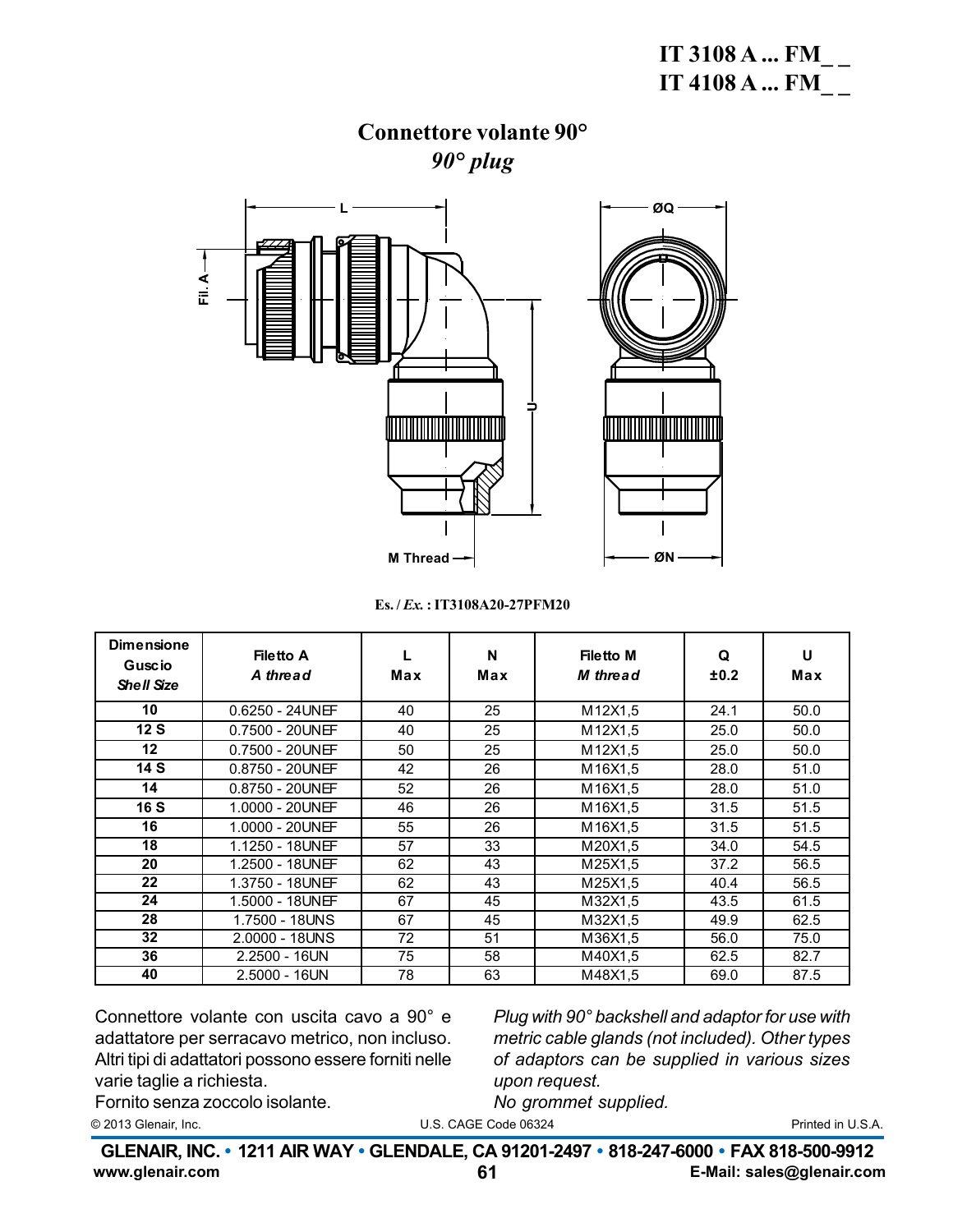IT 3108 A ...  $PH$ <sub>\_\_</sub> **IT 4108 A ... PH** 

# Connettore volante 90°  $90^\circ$  plug



Es./Ex.: IT3108A20-27PPH16

| <b>Dimensione</b>                  | <b>Filetto A</b> | B                                     |      | N    | <b>Filetto PG</b> | Q    | U     |
|------------------------------------|------------------|---------------------------------------|------|------|-------------------|------|-------|
| <b>Guscio</b><br><b>Shell Size</b> | A thread         | $min.+Max.$                           | Max. | Max. | <b>PG</b> thread  | ±0.2 | Max.  |
| <b>10 SL</b>                       | 0.6250 - 24UNEF  | 3÷6.5 / 4÷8 / 5÷10                    | 40   | 25   | 7/9/11            | 24.1 | 80.0  |
| 12S                                | 0.7500 - 20UNEF  | $3 + 6.5 / 4 + 8 / 5 + 10$            | 40   | 25   | 7/9/11            | 25.0 | 80.0  |
| 12 <sub>2</sub>                    | 0.7500 - 20UNEF  | $3 + 6.5 / 4 + 8 / 5 + 10$            | 50   | 25   | 7/9/11            | 25.0 | 80.0  |
| 14S                                | 0.8750 - 20UNEF  | $5 \div 10 / 9 \div 14$               | 42   | 26   | 11/16             | 28.0 | 82.0  |
| 14                                 | 0.8750 - 20UNEF  | 5÷10 / 9÷14                           | 52   | 26   | 11/16             | 28.0 | 82.0  |
| <b>16 S</b>                        | 1.0000 - 20UNEF  | $15 \div 10 / 9 \div 14$              | 46   | 26   | 11/16             | 31.5 | 82.5  |
| 16                                 | 1.0000 - 20UNEF  | $15 \div 10 / 9 \div 14$              | 55   | 26   | 11/16             | 31.5 | 82.5  |
| 18                                 | 1.1250 - 18UNEF  | 5 + 10 / 6 + 12 / 9 + 14 / 13 + 18    | 57   | 33   | 11/13,5/16/21     | 34.0 | 89.5  |
| 20                                 | 1.2500 - 18UNEF  | 9 + 14 / 13 + 18 / 15 + 25            | 62   | 43   | 16/21/29          | 37.2 | 95.5  |
| $22 \,$                            | 1.3750 - 18UNEF  | 9 + 14 / 13 + 18 / 15 + 25            | 62   | 43   | 16/21/29          | 40.4 | 95.5  |
| 24                                 | 1.5000 - 18UNEF  | $9 \div 14 / 13 \div 18 / 15 \div 25$ | 67   | 45   | 16/21/29          | 43.5 | 100.5 |
| 28                                 | 1.7500 - 18UNS   | 9 + 14 / 13 + 18 / 15 + 25            | 67   | 45   | 16/21/29          | 49.9 | 101.5 |
| 32                                 | 2.0000 - 18UNS   | 13÷18 / 15÷25                         | 72   | 51   | 21/29             | 56.0 | 114.0 |
| 36                                 | $2.2500 - 16UN$  | 13÷18 / 15÷25                         | 75   | 58   | 21/29             | 62.5 | 121.7 |
| 40                                 | $2.5000 - 16UN$  | 13 + 18 / 15 + 25 / 20 + 32           | 78   | 63   | 21/29/36          | 69.0 | 136.5 |

Connettore volante con uscita cavo a 90°, con custodia e serracavo PG plastico. Altri PG possono essere forniti nelle varie taglie a richiesta.

Plug with 90° backshell and plastic PG cable gland. Other types of PG backshells can be supplied in various sizes upon request. No grommet supplied.

© 2013 Glenair, Inc.

U.S. CAGE Code 06324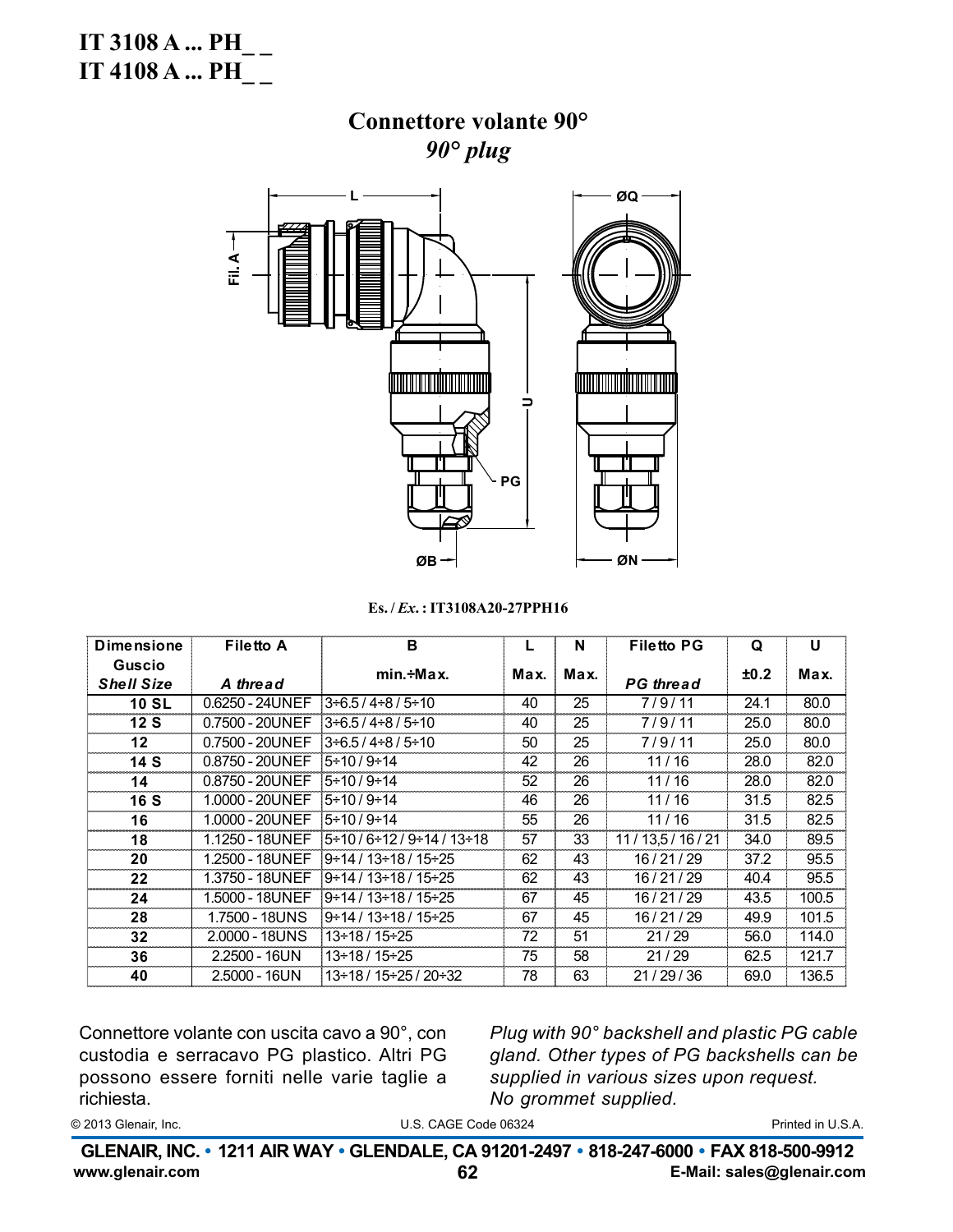### Connettore volante 90°  $90^\circ$  plug



#### Es./*Ex.*: ITS3108A20-27PPHM11

| <b>Dimensione</b> |          | <b>Filetto A</b> | C                         |      | Q    | U    |
|-------------------|----------|------------------|---------------------------|------|------|------|
| Guscio            | P.N. PHM |                  | $min. \div Max.$          | Max. | ±0.2 | Max. |
| <b>Shell Size</b> |          | A thread         |                           |      |      |      |
| <b>10 SL</b>      | 9        | 0.6250 - 24UNEF  | $2 + 9$                   | 40   | 24.1 | 40.0 |
| 12S               | 11       | 0.7500 - 20UNEF  | $2 + 11$                  | 40   | 25.0 | 40.0 |
| $12 \,$           | 11       | 0.7500 - 20UNEF  | $2 + 11$                  | 50   | 25.0 | 40.0 |
| 14S               | 11       | 0.8750 - 20UNEF  | $2 + 11$                  | 42   | 28.0 | 41.5 |
| 14                | 11       | 0.8750 - 20UNEF  | $2 + 11$                  | 52   | 28.0 | 41.5 |
| 16 S              | 11       | 1.0000 - 20UNEF  | $2 + 11$                  | 46   | 31.5 | 40.0 |
| 16                | 11       | 1.0000 - 20UNEF  | $2 + 11$                  | 55   | 31.5 | 40.0 |
| 18                | 11/18    | 1.1250 - 18UNEF  | $2 \div 11 / 9 \div 16.5$ | 57   | 34.0 | 47.0 |
| 20                | 11/18    | 1.2500 - 18UNEF  | $2 \div 11 / 9 \div 16.5$ | 62   | 37.2 | 49.0 |
| 22                | 18       | 1.3750 - 18UNEF  | $9 \div 16.5$             | 62   | 40.4 | 49.0 |
| 24                | 18/22/24 | 1.5000 - 18UNEF  | $9+16.5/15+20/19+24$      | 67   | 43.5 | 58.0 |
| 28                | 18/22/24 | 1.7500 - 18UNS   | $9+16.5/15+20/19+24$      | 67   | 49.9 | 59.0 |
| 32                | 22/24    | 2.0000 - 18UNS   | 15÷20 / 19÷24             | 72   | 56.0 | 70.5 |
| 36                | 35       | $2.2500 - 16UN$  | $23 + 35$                 | 75   | 62.5 | 72.2 |
| 40                | 35       | $2.5000 - 16UN$  | $23 \div 35$              | 78   | 69.0 | 77.0 |

Connettore volante con uscita cavo a 90° completo di serracavo PHM. Garantisce una ottima tenuta meccanica sul cavo e ambientale se provvisto di appositi O-Ring.

#### Plug with 90° backshell.

Includes a PHM cable clamp that assures an excellent mechanical and waterproof seal if used with the correct neoprene sealing sleeves. No grommet supplied.

© 2013 Glenair, Inc.

U.S. CAGE Code 06324

Printed in U.S.A.